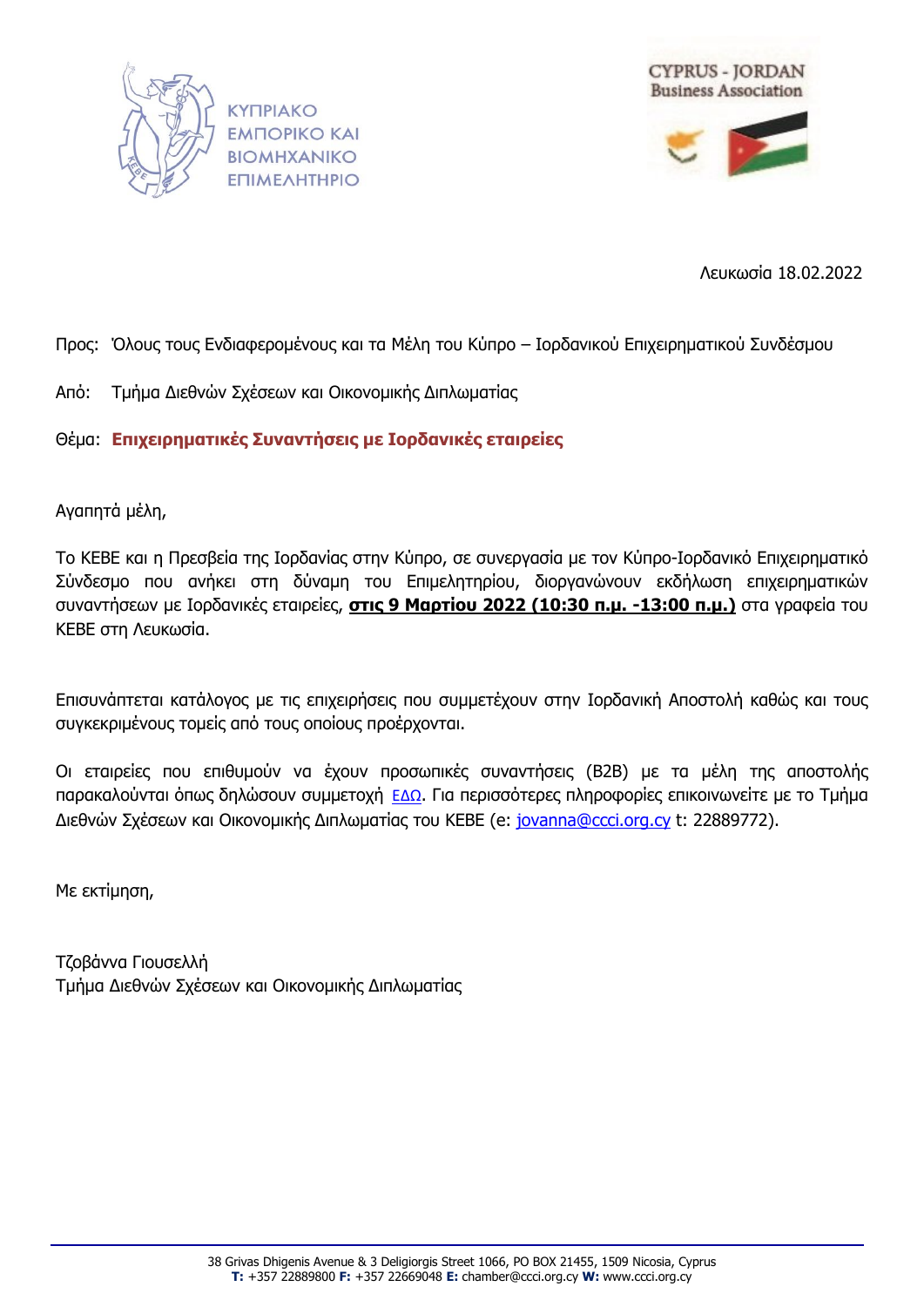



Nicosia 18.02.2022

## To: All Interested Members & the Members of the Cyprus – Jordan Business Association

From: Department of International Relations and Economic Diplomacy

Topic: **B2B Meetings with Jordanian companies** 

Dear members,

The Cyprus Chamber of Commerce & Industry and the Embassy of Jordan in Cyprus, in co-operation with the Cyprus-Jordan Business Association that operates under the Chamber's auspices cordially invite you to attend a B2B meetings event with visiting companies from Jordan which will take place on the **9 th of March 2022 (10:30 – 13:00 hours)** at the Cyprus Chamber of Commerce and Industry in Nicosia.

A list of the companies participating in the Jordanian Mission together with their activity sectors is attached.

Companies wishing to have B2B meetings with members of the mission are kindly requested to submit their participation [HERE](https://forms.ccci.org.cy/incoming-jordan22/). For any further clarifications please feel free to contact the Department of International Relations and Economic Diplomacy of the Chamber (e: [jovanna@ccci.org.cy](mailto:jovanna@ccci.org.cy), t: 22889772)

Sincerely,

Jovanna Yiouselli Department of International Relations and Economic Diplomacy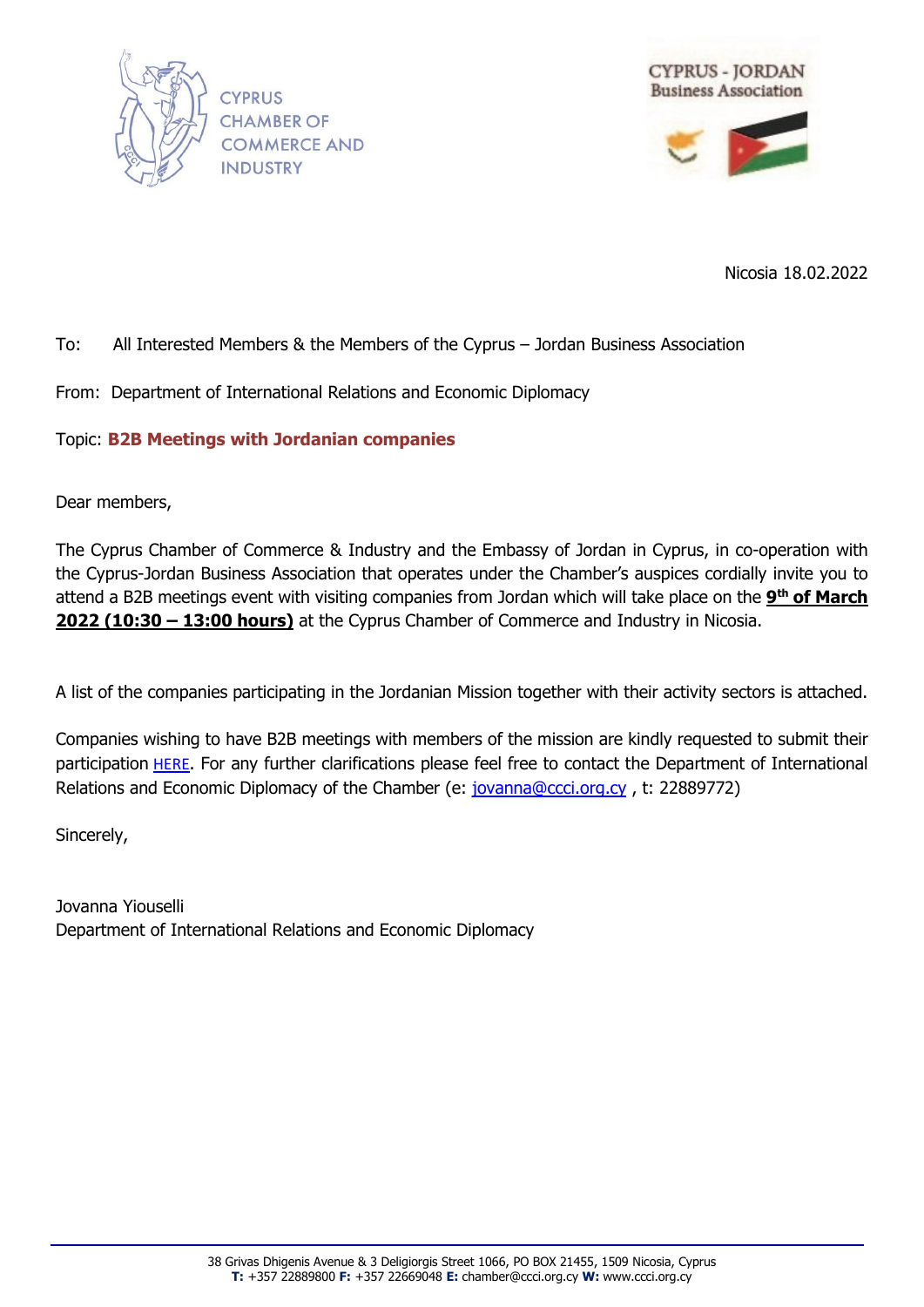

## **Jordanian Trade Delegation to Cyprus**

09/03/2022

| No             | <b>Institution Name</b>                                   | <b>Contact Person</b>                                                             | <b>Sector</b>                                                    | <b>Tel</b> / <b>Fax</b>                    | Email                               | Website                  |
|----------------|-----------------------------------------------------------|-----------------------------------------------------------------------------------|------------------------------------------------------------------|--------------------------------------------|-------------------------------------|--------------------------|
| $\mathbf{1}$   | Al Saraya for<br>Housing $&$<br>Investment                | Eng. Jamal Badran<br>Chairman<br>President/ JEBA                                  | Services/Housing<br>& Investment.<br><b>Renewable Energy</b>     | Tel: 06-<br>5603520<br>Fax:06-<br>5695632  | jbadran@alsaraya.com.jo             | http://www.jeba.org.jo/  |
| $\overline{2}$ | <b>Leaders Center</b>                                     | Mr. Ali H. Murad<br>Chairman<br>Vice<br>President/JEBA                            | Trade / Electrical<br>Household<br>Appliances                    | Tel:06-<br>5333332<br>Fax:06-<br>5344533   | ali@leaders.com.jo                  | www.leaders.jo           |
| 3              | Al Muna Heating<br>$&$ Air<br>Conditioning                | Eng. Ramzi Al<br>Muna<br>Chairman<br>Treasurer/JEBA                               | Trade/Heating &<br>Air Conditioning /<br><b>Renewable Energy</b> | Tel:06-<br>5548851<br>Fax:06-<br>5542851   | rcm@al-munaco.com                   | www.al-munaco.com        |
| $\overline{4}$ | Izzat Marji & Sons<br>Co.                                 | Mr. Basil Izzat Marji<br>Charmin<br>Board<br>Member/JEBA                          | Trade/ Suppliers of<br><b>HVAC</b> Systems,<br>Sanitary Ware     | Tel: 06-<br>5520284<br>Fax:06-<br>5520294  | basil@marji.jo                      | www.marji.jo             |
| 5              | Jordan Europe<br><b>Business</b><br>Association<br>(JEBA) | Mr. Ayman<br>Mohammed Qaffaf<br><b>General Manager</b>                            | <b>Business Services</b>                                         | Tel:06<br>5667447<br>Fax:06<br>5660988     | info@jeba.org.jo<br>www.jeba.org.jo | http://www.jeba.org.jo/  |
| 6              | <b>Maltrans Group</b>                                     | Mr. Nabil M. Al<br>Khatib<br>First Vice Chairman/<br>Amman Chamber of<br>Commerce | Services / Shipping,<br>Travel & Tourism                         | Tel: 06-<br>5665737<br>Fax: 06-<br>5680010 | nkhatib@maltrans.com                | http://www.maltrans.com/ |